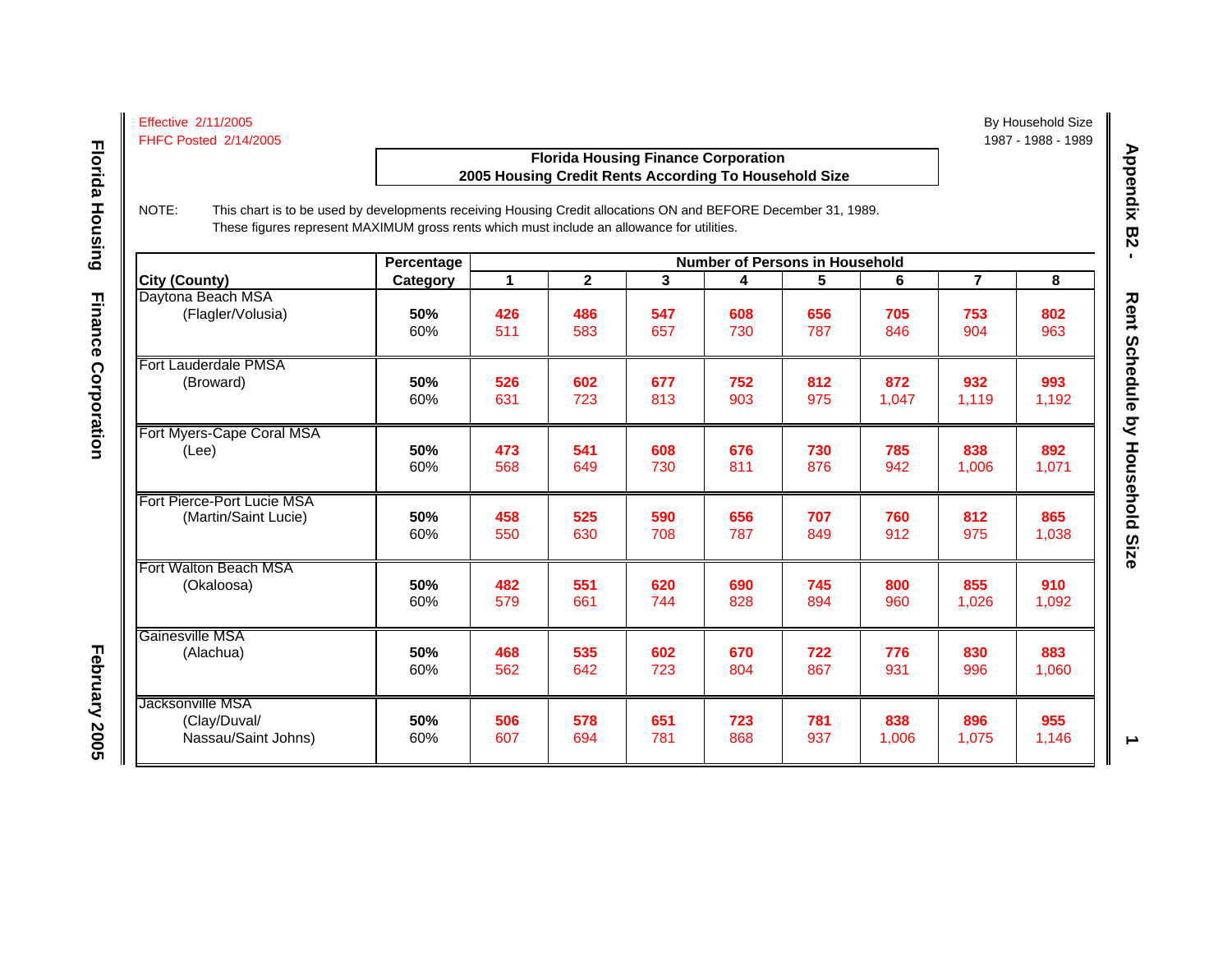| <b>Effective 2/11/2005</b>   |  |
|------------------------------|--|
| <b>FHFC Posted 2/14/2005</b> |  |

### **Florida Housing Finance Corporation 2005 Housing Credit Rents According To Household Size**

NOTE: This chart is to be used by developments receiving Housing Credit allocations ON and BEFORE December 31, 1989.

 **Florida Housing**

**Florida Housing** 

**Finance Corporation** 

These figures represent MAXIMUM gross rents which must include an allowance for utilities. **Percentage 1 Percentage 1 Number of Persons in Household City (County) Category 12345678** Lakeland-Winter Haven MSA(Polk) **50% 416 476 535 595 642 690 737 785** 60% 499 571 642 714 771 828 885 942 Melbourne-Titusville- Palm Bay MSA **50% 480 548 617 686 741 796 851 906** (Brevard) 60% | 576 | 658 | 741 | 823 | 889 | 955 | 1,021 | 1,087 Miami PMSA(Dade) **50% 473 541 608 676 730 785 838 892** 60% 568 649 730 811 876 942 1,006 1,071 Naples MS A(Collier) (Collier) **50% 611 697 785 872 942 1,012 1,082 1,151** 60% 733 837 942 1,047 1,131 1,215 1,299 1,381 Ocala MSA(Marion) **50% 377 432 486 540 583 626 670 712** 60%96 | 453 | 519 | 583 | 648 | 700 | 751 | 804 | 855 Orlando MSA (Lake/Orange/ **50% 482 551 620 688 743 798 853 908** Osceola/Seminole) 60% 579 661 744 826 892 958 1,024 1,090 Panama City MS A (Bay) **50% 431 492 555 616 665 715 763 813** 60%96 | 517 | 591 | 666 | 739 | 798 | 858 | 916 | 976

Appendix B2 -**Appendix B2 -** 

By Household Size

1987 - 1988 - 1989

**February 2005 February 2005** February 2005

**2**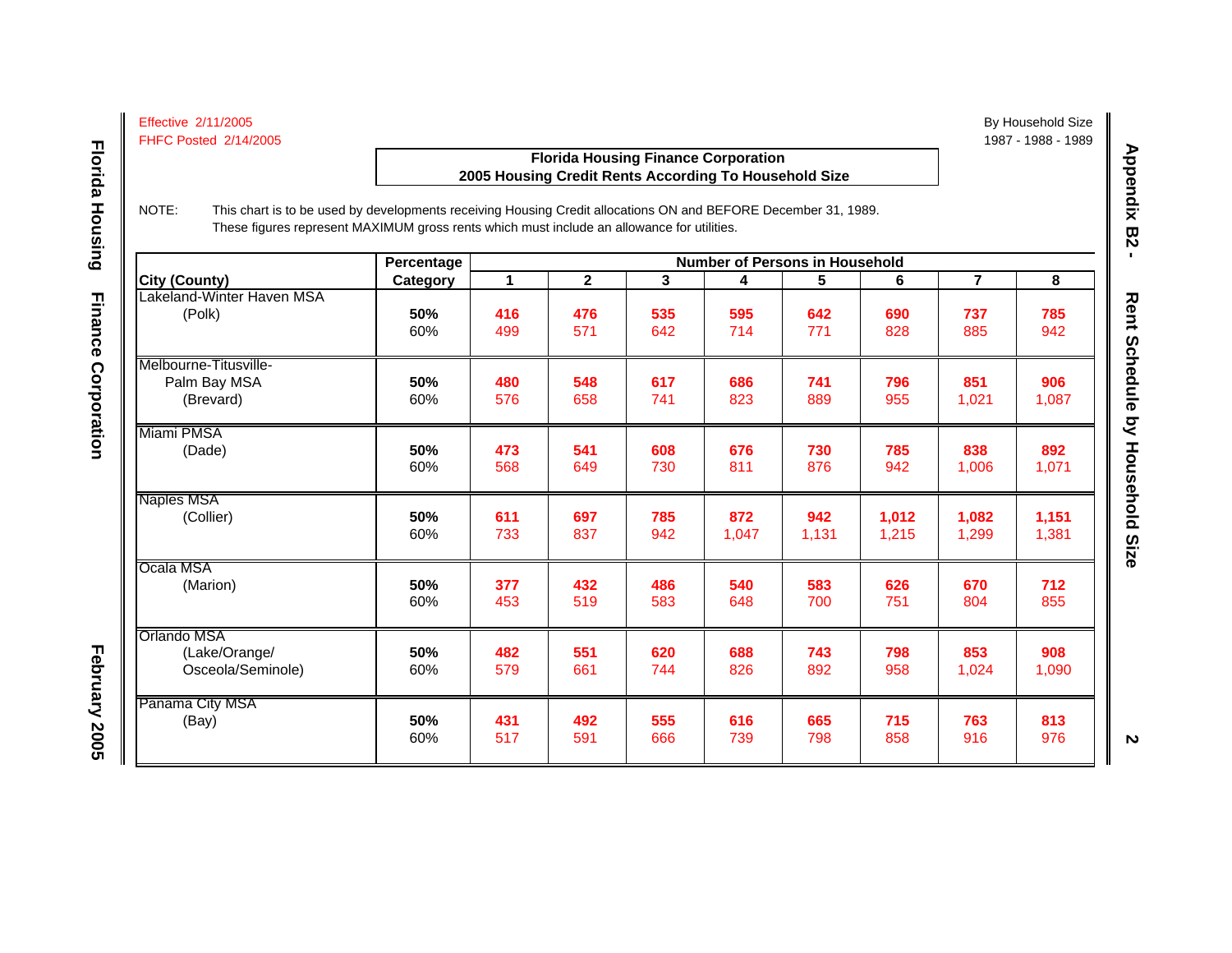### **Florida Housing Finance Corporation 2005 Housing Credit Rents According To Household Size**

 **Florida Housing**

**Florida Housing** 

**February 2005 February 2005** 

February 2005

**Finance Corporation** 

NOTE: This chart is to be used by developments receiving Housing Credit allocations ON and BEFORE December 31, 1989. These figures represent MAXIMUM gross rents which must include an allowance for utilities.

|                                                                                             | Percentage |            |                |            |            | <b>Number of Persons in Household</b> |              |                |                |
|---------------------------------------------------------------------------------------------|------------|------------|----------------|------------|------------|---------------------------------------|--------------|----------------|----------------|
| City (County)                                                                               | Category   | 1          | $\overline{2}$ | 3          | 4          | 5                                     | 6            | $\overline{7}$ | 8              |
| Pensacola MSA                                                                               | 50%        | 443        | 507            | 570        | 633        | 685                                   | 735          | 786            | 836            |
| (Escambia/Santa Rosa)                                                                       | 60%        | 532        | 609            | 684        | 760        | 822                                   | 882          | 943            | 1,003          |
| Punta Gorda MSA                                                                             | 50%        | 430        | 491            | 552        | 615        | 663                                   | 712          | 761            | 811            |
| (Charlotte)                                                                                 | 60%        | 516        | 589            | 663        | 738        | 796                                   | 855          | 913            | 973            |
| Sarasota-Bradenton MSA                                                                      | 50%        | 488        | 558            | 628        | 698        | 755                                   | 810          | 866            | 922            |
| (Manatee/Sarasota)                                                                          | 60%        | 586        | 670            | 754        | 838        | 906                                   | 972          | 1,039          | 1,107          |
| Tallahassee MSA                                                                             | 50%        | 505        | 577            | 648        | 721        | 778                                   | 836          | 893            | 952            |
| (Gadsden/Leon)                                                                              | 60%        | 606        | 693            | 778        | 865        | 934                                   | 1,003        | 1,072          | 1,143          |
| Tampa-St.Petersburg-<br><b>Clearwater MSA</b><br>(Hernando/Hillsborough/<br>Pasco/Pinellas) | 50%<br>60% | 456<br>547 | 521<br>625     | 586<br>703 | 652<br>783 | 703<br>844                            | 756<br>907   | 808<br>970     | 860<br>1,032   |
| West Palm Beach-<br>Boca Raton MSA<br>(Palm Beach)                                          | 50%<br>60% | 550<br>660 | 627<br>753     | 706<br>847 | 785<br>942 | 847<br>1,017                          | 910<br>1,092 | 973<br>1,168   | 1,036<br>1,243 |
| <b>Baker County</b>                                                                         | 50%        | 450        | 513            | 578        | 642        | 693                                   | 745          | 796            | 847            |
|                                                                                             | 60%        | 540        | 616            | 694        | 771        | 832                                   | 894          | 955            | 1,017          |

Appendix B2 -**Appendix B2 -** 

By Household Size

1987 - 1988 - 1989

 $\boldsymbol{\omega}$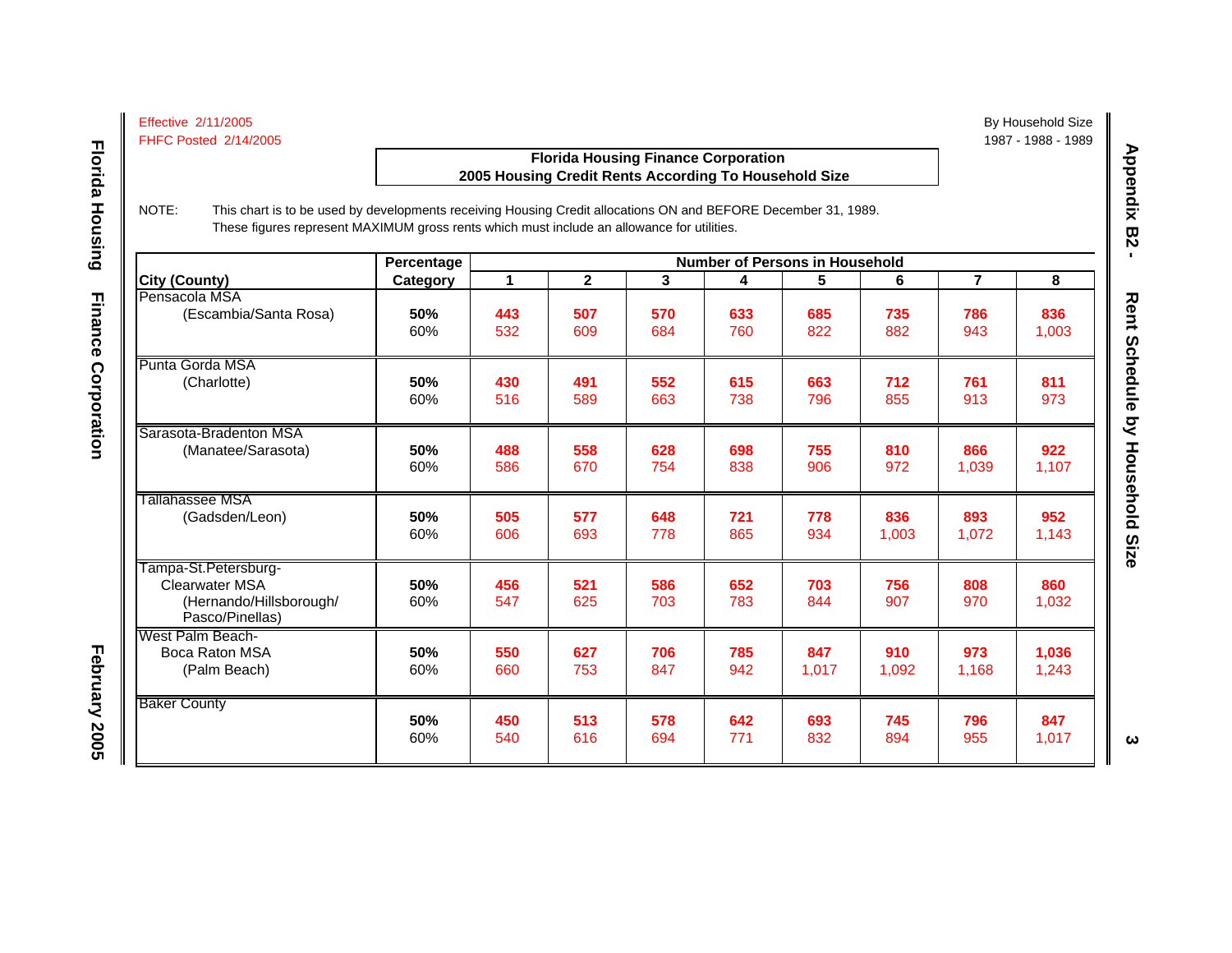### **Florida Housing Finance Corporation 2005 Housing Credit Rents According To Household Size**

NOTE: This chart is to be used by developments receiving Housing Credit allocations ON and BEFORE December 31, 1989. These figures represent MAXIMUM gross rents which must include an allowance for utilities.

|                        | Percentage | <b>Number of Persons in Household</b> |              |     |     |     |     |                |     |  |
|------------------------|------------|---------------------------------------|--------------|-----|-----|-----|-----|----------------|-----|--|
| <b>City (County)</b>   | Category   | 1                                     | $\mathbf{2}$ | 3   | 4   | 5   | 6   | $\overline{7}$ | 8   |  |
| <b>Bradford County</b> | 50%        | 413                                   | 472          | 532 | 591 | 638 | 686 | 733            | 780 |  |
|                        | 60%        | 496                                   | 567          | 639 | 709 | 766 | 823 | 880            | 936 |  |
| <b>Calhoun County</b>  | 50%        | 377                                   | 432          | 486 | 540 | 583 | 626 | 670            | 712 |  |
|                        | 60%        | 453                                   | 519          | 583 | 648 | 700 | 751 | 804            | 855 |  |
| <b>Citrus County</b>   | 50%        | 377                                   | 432          | 486 | 540 | 583 | 626 | 670            | 712 |  |
|                        | 60%        | 453                                   | 519          | 583 | 648 | 700 | 751 | 804            | 855 |  |
| <b>Columbia County</b> | 50%        | 377                                   | 432          | 486 | 540 | 583 | 626 | 670            | 712 |  |
|                        | 60%        | 453                                   | 519          | 583 | 648 | 700 | 751 | 804            | 855 |  |
| DeSoto County          | 50%        | 377                                   | 432          | 486 | 540 | 583 | 626 | 670            | 712 |  |
|                        | 60%        | 453                                   | 519          | 583 | 648 | 700 | 751 | 804            | 855 |  |
| <b>Dixie County</b>    | 50%        | 377                                   | 432          | 486 | 540 | 583 | 626 | 670            | 712 |  |
|                        | 60%        | 453                                   | 519          | 583 | 648 | 700 | 751 | 804            | 855 |  |
| <b>Franklin County</b> | 50%        | 377                                   | 432          | 486 | 540 | 583 | 626 | 670            | 712 |  |
|                        | 60%        | 453                                   | 519          | 583 | 648 | 700 | 751 | 804            | 855 |  |

Appendix B2 -**Appendix B2 -** 

By Household Size

1987 - 1988 - 1989

 $\blacktriangle$ 

February 2005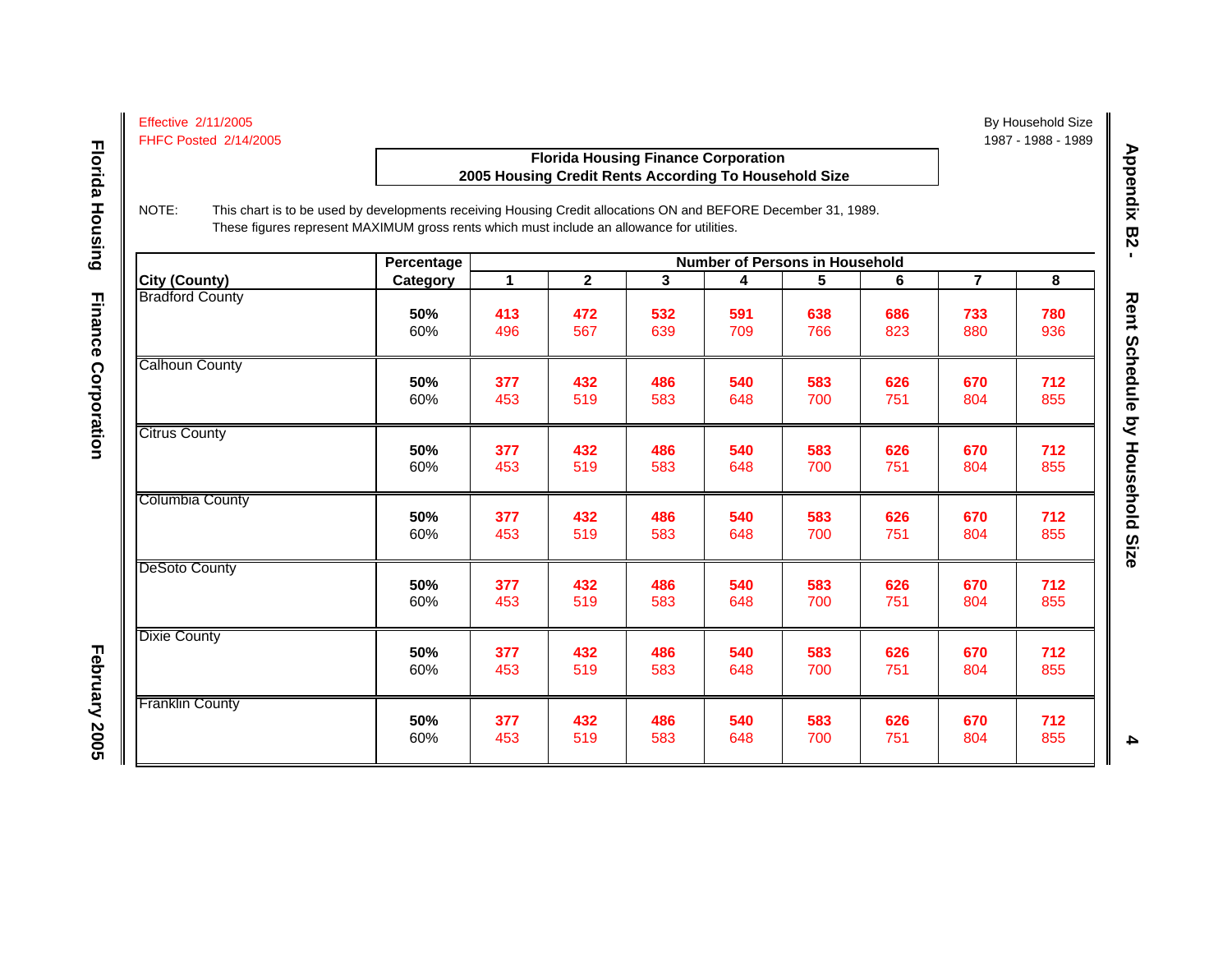### **Florida Housing Finance Corporation 2005 Housing Credit Rents According To Household Size**

 **Florida Housing**

**Florida Housing** 

**February 2005 February 2005** 

February 2005

**Finance Corporation** 

NOTE: This chart is to be used by developments receiving Housing Credit allocations ON and BEFORE December 31, 1989. These figures represent MAXIMUM gross rents which must include an allowance for utilities.

|                         | Percentage |     |              |     | <b>Number of Persons in Household</b> |     |     |                |     |
|-------------------------|------------|-----|--------------|-----|---------------------------------------|-----|-----|----------------|-----|
| <b>City (County)</b>    | Category   | 1   | $\mathbf{2}$ | 3   | 4                                     | 5   | 6   | $\overline{7}$ | 8   |
| <b>Gilchrist County</b> | 50%        | 377 | 432          | 486 | 540                                   | 583 | 626 | 670            | 712 |
|                         | 60%        | 453 | 519          | 583 | 648                                   | 700 | 751 | 804            | 855 |
| <b>Glades County</b>    | 50%        | 377 | 432          | 486 | 540                                   | 583 | 626 | 670            | 712 |
|                         | 60%        | 453 | 519          | 583 | 648                                   | 700 | 751 | 804            | 855 |
| <b>Gulf County</b>      | 50%        | 377 | 432          | 486 | 540                                   | 583 | 626 | 670            | 712 |
|                         | 60%        | 453 | 519          | 583 | 648                                   | 700 | 751 | 804            | 855 |
| <b>Hamilton County</b>  | 50%        | 377 | 432          | 486 | 540                                   | 583 | 626 | 670            | 712 |
|                         | 60%        | 453 | 519          | 583 | 648                                   | 700 | 751 | 804            | 855 |
| <b>Hardee County</b>    | 50%        | 378 | 432          | 487 | 541                                   | 585 | 627 | 671            | 715 |
|                         | 60%        | 454 | 519          | 585 | 649                                   | 702 | 753 | 805            | 858 |
| <b>Hendry County</b>    | 50%        | 377 | 432          | 486 | 540                                   | 583 | 626 | 670            | 712 |
|                         | 60%        | 453 | 519          | 583 | 648                                   | 700 | 751 | 804            | 855 |
| <b>Highlands County</b> | 50%        | 403 | 461          | 518 | 576                                   | 622 | 668 | 715            | 761 |
|                         | 60%        | 484 | 553          | 622 | 691                                   | 747 | 802 | 858            | 913 |

 By Household Size 1987 - 1988 - 1989

**ຕ**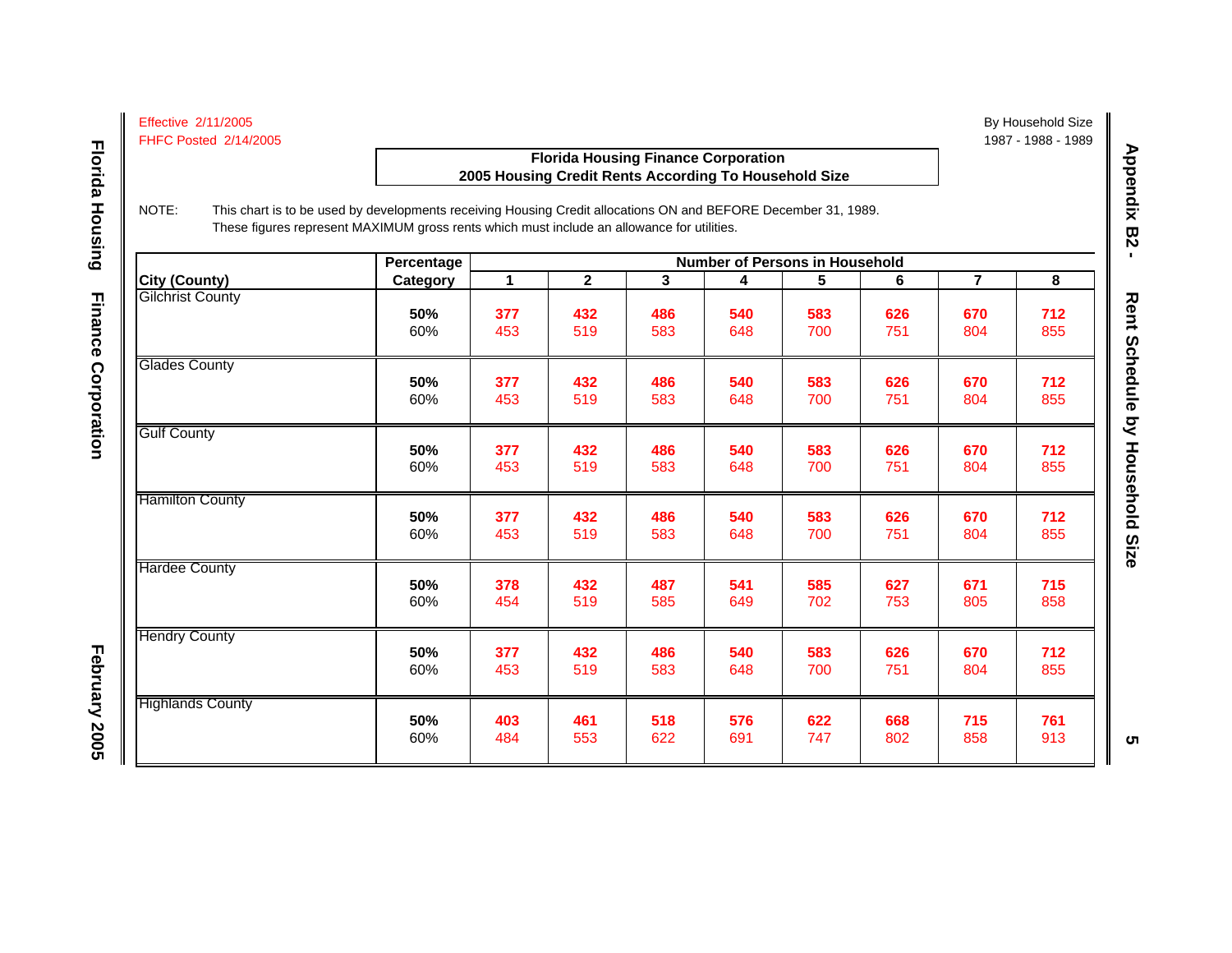### **Florida Housing Finance Corporation 2005 Housing Credit Rents According To Household Size**

 **Florida Housing**

**Florida Housing** 

NOTE: This chart is to be used by developments receiving Housing Credit allocations ON and BEFORE December 31, 1989. These figures represent MAXIMUM gross rents which must include an allowance for utilities.

|                            | Percentage | <b>Number of Persons in Household</b> |              |     |     |     |     |                |       |  |
|----------------------------|------------|---------------------------------------|--------------|-----|-----|-----|-----|----------------|-------|--|
| <b>City (County)</b>       | Category   | 1                                     | $\mathbf{2}$ | 3   | 4   | 5   | 6   | $\overline{7}$ | 8     |  |
| <b>Holmes County</b>       | 50%        | 377                                   | 432          | 486 | 540 | 583 | 626 | 670            | 712   |  |
|                            | 60%        | 453                                   | 519          | 583 | 648 | 700 | 751 | 804            | 855   |  |
| <b>Indian River County</b> | 50%        | 466                                   | 532          | 598 | 666 | 718 | 772 | 825            | 878   |  |
|                            | 60%        | 559                                   | 639          | 718 | 799 | 862 | 927 | 990            | 1,054 |  |
| Jackson County             | 50%        | 377                                   | 432          | 486 | 540 | 583 | 626 | 670            | 712   |  |
|                            | 60%        | 453                                   | 519          | 583 | 648 | 700 | 751 | 804            | 855   |  |
| <b>Jefferson County</b>    | 50%        | 407                                   | 466          | 523 | 582 | 628 | 676 | 722            | 768   |  |
|                            | 60%        | 489                                   | 559          | 628 | 699 | 754 | 811 | 867            | 922   |  |
| <b>Lafayette County</b>    | 50%        | 377                                   | 432          | 486 | 540 | 583 | 626 | 670            | 712   |  |
|                            | 60%        | 453                                   | 519          | 583 | 648 | 700 | 751 | 804            | 855   |  |
| <b>Levy County</b>         | 50%        | 377                                   | 432          | 486 | 540 | 583 | 626 | 670            | 712   |  |
|                            | 60%        | 453                                   | 519          | 583 | 648 | 700 | 751 | 804            | 855   |  |
| <b>Liberty County</b>      | 50%        | 377                                   | 432          | 486 | 540 | 583 | 626 | 670            | 712   |  |
|                            | 60%        | 453                                   | 519          | 583 | 648 | 700 | 751 | 804            | 855   |  |

Appendix B2 -**Appendix B2 -** 

By Household Size

1987 - 1988 - 1989

ၜ

**February 2005**

February 2005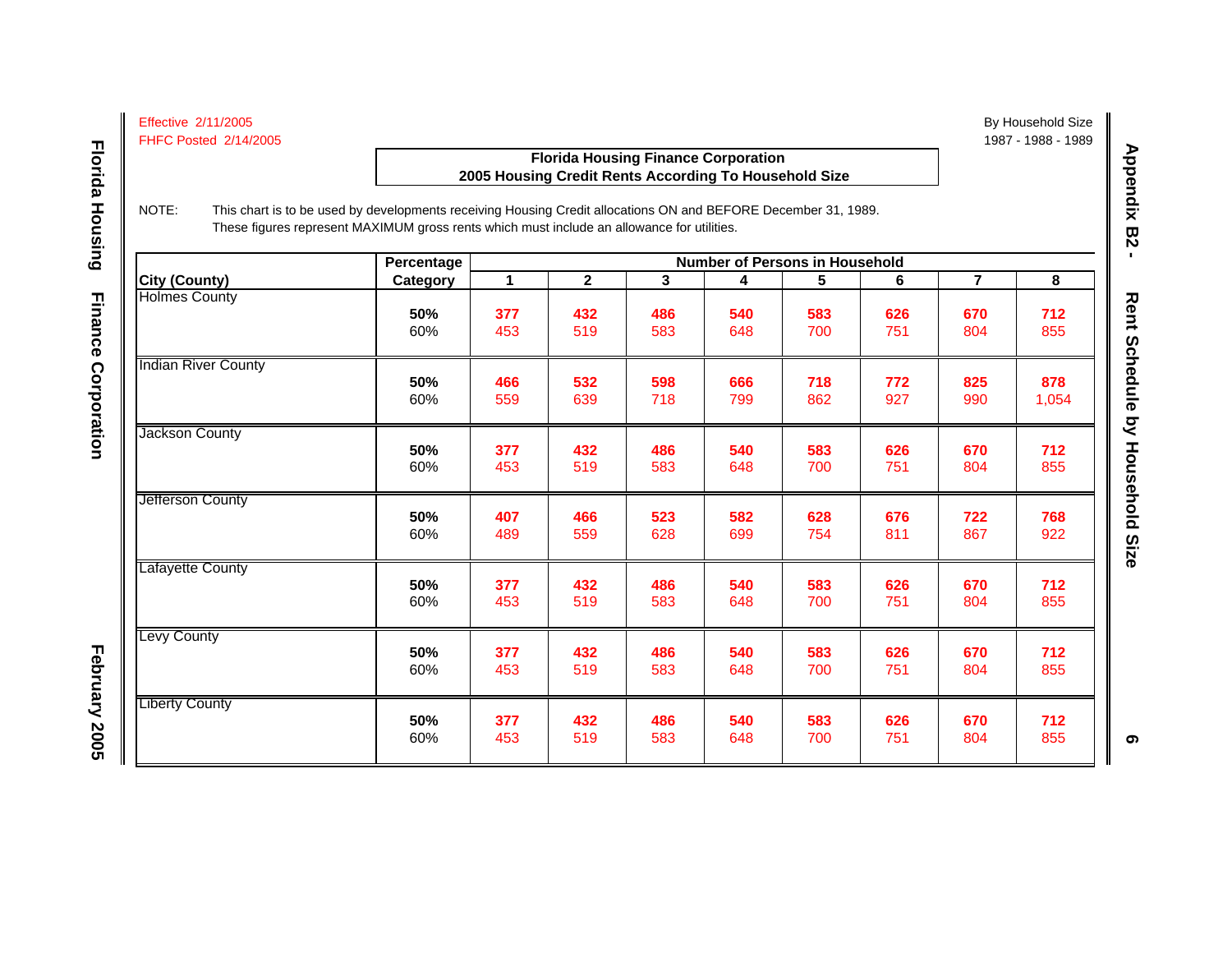### **Florida Housing Finance Corporation 2005 Housing Credit Rents According To Household Size**

NOTE: This chart is to be used by developments receiving Housing Credit allocations ON and BEFORE December 31, 1989. These figures represent MAXIMUM gross rents which must include an allowance for utilities.

|                        | Percentage | <b>Number of Persons in Household</b> |              |              |     |     |       |                |       |  |
|------------------------|------------|---------------------------------------|--------------|--------------|-----|-----|-------|----------------|-------|--|
| <b>City (County)</b>   | Category   | 1                                     | $\mathbf{2}$ | $\mathbf{3}$ | 4   | 5   | 6     | $\overline{7}$ | 8     |  |
| <b>Madison County</b>  | 50%        | 377                                   | 432          | 486          | 540 | 583 | 626   | 670            | 712   |  |
|                        | 60%        | 453                                   | 519          | 583          | 648 | 700 | 751   | 804            | 855   |  |
| <b>Monroe County</b>   | 50%        | 511                                   | 585          | 657          | 731 | 788 | 847   | 906            | 965   |  |
|                        | 60%        | 613                                   | 702          | 789          | 877 | 946 | 1,017 | 1,087          | 1,158 |  |
| Okeechobee County      | 50%        | 377                                   | 432          | 486          | 540 | 583 | 626   | 670            | 712   |  |
|                        | 60%        | 453                                   | 519          | 583          | 648 | 700 | 751   | 804            | 855   |  |
| <b>Putnam County</b>   | 50%        | 377                                   | 432          | 486          | 540 | 583 | 626   | 670            | 712   |  |
|                        | 60%        | 453                                   | 519          | 583          | 648 | 700 | 751   | 804            | 855   |  |
| <b>Sumter County</b>   | 50%        | 383                                   | 437          | 492          | 547 | 591 | 635   | 678            | 722   |  |
|                        | 60%        | 460                                   | 525          | 591          | 657 | 709 | 762   | 814            | 867   |  |
| <b>Suwannee County</b> | 50%        | 377                                   | 432          | 486          | 540 | 583 | 626   | 670            | 712   |  |
|                        | 60%        | 453                                   | 519          | 583          | 648 | 700 | 751   | 804            | 855   |  |
| <b>Taylor County</b>   | 50%        | 377                                   | 432          | 486          | 540 | 583 | 626   | 670            | 712   |  |
|                        | 60%        | 453                                   | 519          | 583          | 648 | 700 | 751   | 804            | 855   |  |

 By Household Size 1987 - 1988 - 1989

 $\blacktriangleleft$ 

February 2005